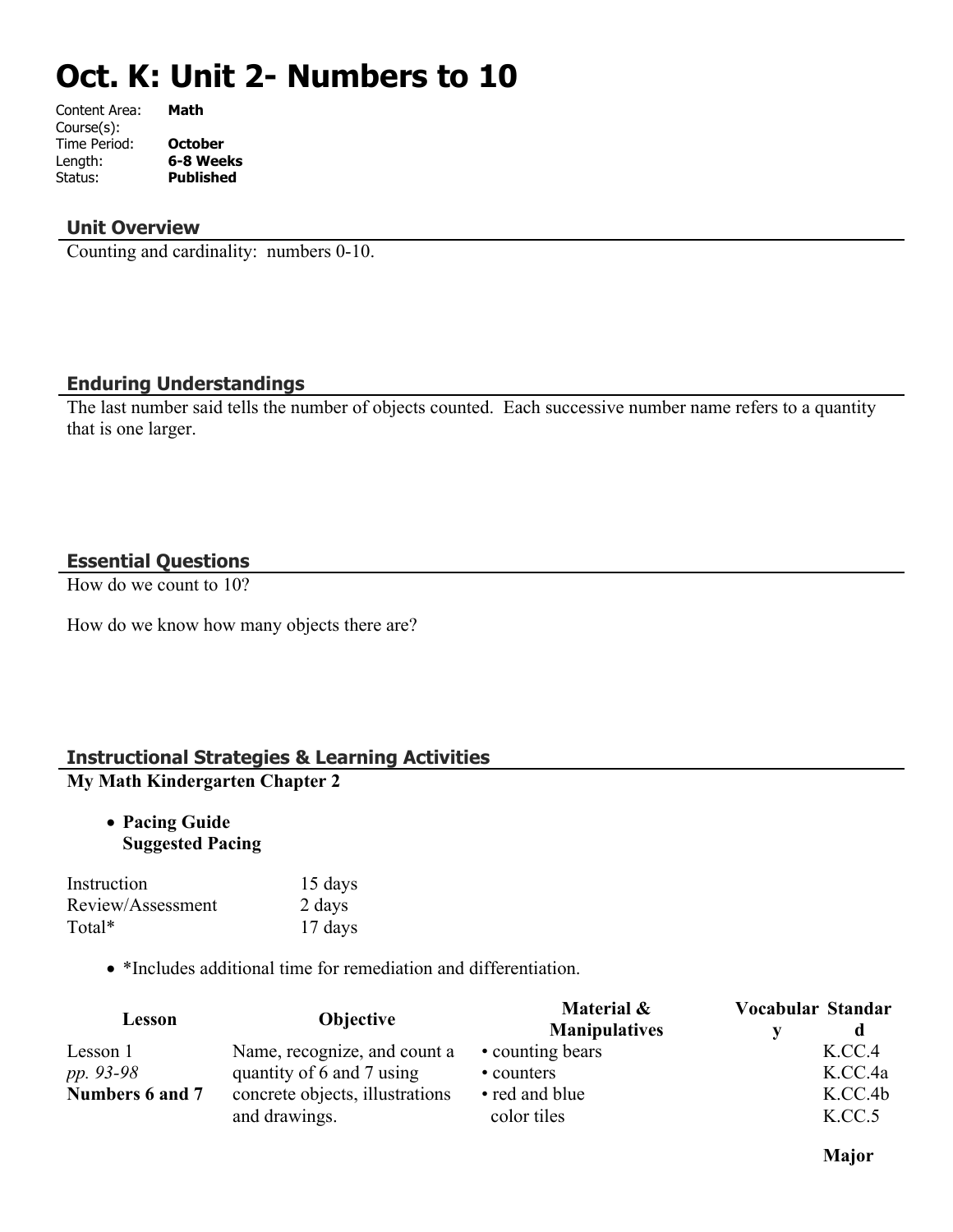# **Cluster**

| Lesson 2<br>pp. 99-104<br>Number 8                           | Name, recognize, and count a<br>quantity of 8 using concrete<br>objects, illustrations and<br>drawings.                                     | • small classroom<br>objects<br>• counters<br>• ten-frame                           |                       | MP 2, 4,<br>5, 7<br>K.CC.4<br>K.CC.4a<br>K.CC.4b<br>K.CC.5                     |
|--------------------------------------------------------------|---------------------------------------------------------------------------------------------------------------------------------------------|-------------------------------------------------------------------------------------|-----------------------|--------------------------------------------------------------------------------|
|                                                              |                                                                                                                                             |                                                                                     |                       | <b>Major</b><br><b>Cluster</b>                                                 |
| Lesson 3<br>pp. 105-110<br>and 8                             | Recognize and write the<br>numerals 6, 7, and 8 and<br><b>Read and Write 6, 7, represent a number of objects</b><br>with a written numeral. | • paper bag<br>$\cdot$ chalk<br>• crayons<br>• buttons<br>• connecting cubes        | six<br>seven<br>eight | <b>MP</b> 1, 2,<br>4, 5, 7<br>K.CC.3<br>K.CC.4<br>K.CC.4a<br>K.CC.4c<br>K.CC.5 |
|                                                              |                                                                                                                                             |                                                                                     |                       | Major<br><b>Cluster</b>                                                        |
| Lesson 4<br>pp. 111-116<br>Number 9                          | Name, recognize, and count a<br>quantity of 9 using concrete<br>objects and motions.                                                        | $\cdot$ dot cards (1 to 9)<br>• connecting cubes<br>• paper clips<br>• Work Mat 3   |                       | MP 1, 2,<br>3, 4,<br>K.CC.4<br>K.CC.4a<br>K.CC.4c<br>K.CC.5                    |
|                                                              |                                                                                                                                             |                                                                                     |                       | <b>Major</b><br><b>Cluster</b>                                                 |
| <b>Check My Progress</b>                                     |                                                                                                                                             |                                                                                     |                       | MP 3, 5,<br>6, 7, 8                                                            |
| Lesson 5<br>pp. 119-124<br>Number 10                         | Name, recognize, and count a<br>quantity of 10 using concrete<br>objects.                                                                   | • plastic bottles<br>• Work Mat 3<br>• tennis ball<br>• counters<br>• color tiles   |                       | K.CC.4<br>K.CC.4a<br>K.CC.4b<br>K.CC.5                                         |
|                                                              |                                                                                                                                             |                                                                                     |                       | Major<br><b>Cluster</b>                                                        |
|                                                              |                                                                                                                                             |                                                                                     |                       | MP 2, 4,<br>5, 7                                                               |
| Lesson 6<br>pp. 125-130<br><b>Read and Write 9</b><br>and 10 | Recognize and write the<br>numerals 9 and 10 and represent • paper<br>a number of objects with a<br>written numeral.                        | • color tiles<br>• crayons<br>• stamp pads,<br>stamps<br>• number cards<br>9 and 10 | nine<br>ten           | K.CC.3<br>K.CC.4<br>K.CC.4a<br>K.CC.4b<br>K.CC.5<br><b>Major</b>               |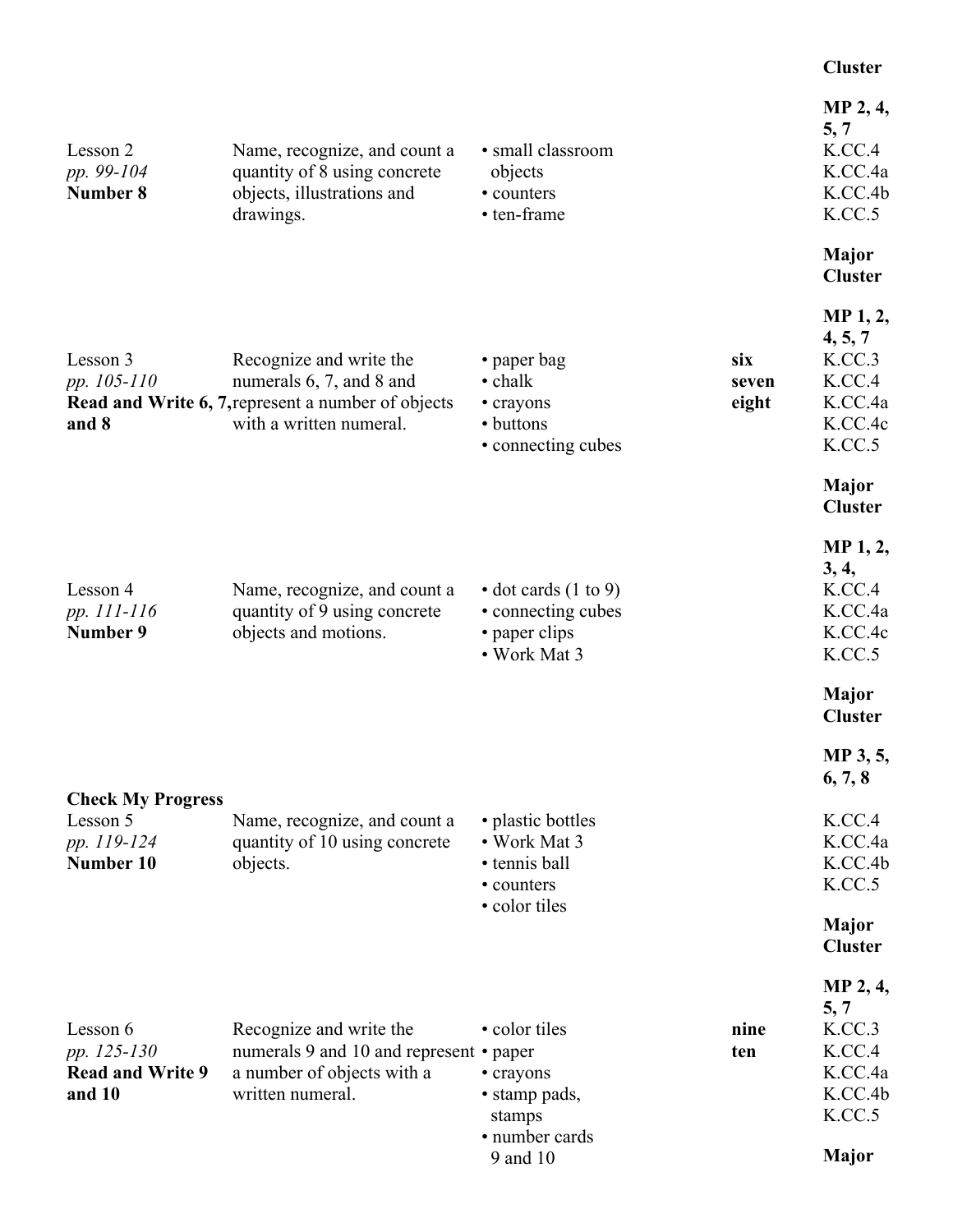|                                                  |                                                                                                         | • Work Mat 3                 |         | <b>Cluster</b>                 |
|--------------------------------------------------|---------------------------------------------------------------------------------------------------------|------------------------------|---------|--------------------------------|
|                                                  |                                                                                                         | • dot cards                  |         | MP 2, 3,<br>4, 5, 7            |
| Lesson 7                                         | Act it out to solve problems.                                                                           | • paper                      |         | K.CC.3                         |
| pp. 131-136                                      |                                                                                                         | • crayons                    |         | K.CC.4                         |
| <b>Problem-Solving</b>                           |                                                                                                         | • tape                       |         | K.CC.4a                        |
| <b>Strategy: Act It Out</b>                      |                                                                                                         | · color tiles                |         | K.CC.4b<br>K.CC.5              |
|                                                  |                                                                                                         |                              |         |                                |
|                                                  |                                                                                                         |                              |         | <b>Major</b>                   |
|                                                  |                                                                                                         |                              |         | <b>Cluster</b>                 |
|                                                  |                                                                                                         |                              |         | <b>MP</b> 1, 3,                |
|                                                  |                                                                                                         |                              |         | 4, 5                           |
| Lesson 8                                         | Use one-to-one correspondence • paper bags                                                              |                              |         | K.CC.6                         |
| pp. 137-142                                      | and counting to compare groups • small classroom<br><b>Compare Numbers</b> and determine which group is | objects                      |         | K.CC.7                         |
| $0$ to $10$                                      | greater than, less than, or                                                                             | • connecting cubes           |         | <b>Major</b>                   |
|                                                  | whether the groups are equal to                                                                         |                              |         | <b>Cluster</b>                 |
|                                                  | each other.                                                                                             |                              |         | MP 1, 2,                       |
|                                                  |                                                                                                         |                              |         | 4, 6                           |
| <b>Check My Progress</b><br>Lesson 9             | Use "one more" to identify a                                                                            | • index cards                |         | K.CC.3                         |
| pp. 145-150                                      | number that is one larger using                                                                         | • tape                       |         | K.CC.4                         |
| <b>One More with</b>                             | numbers to 10.                                                                                          | • counters                   |         | K.CC.4c                        |
| <b>Numbers to 10</b>                             |                                                                                                         | • Work Mat 3                 |         |                                |
|                                                  |                                                                                                         |                              |         | <b>Major</b><br><b>Cluster</b> |
|                                                  |                                                                                                         |                              |         | <b>MP1,</b>                    |
|                                                  |                                                                                                         |                              |         | 6, 7, 8                        |
| Lesson 10                                        | Use ordinal numbers to fifth to                                                                         | • connecting cubes           | ordinal | K.CC.4a                        |
| pp. 151-156<br><b>Ordinal Numbers to object.</b> | describe the position of an                                                                             | • picture of five<br>animals | number  | <b>Major</b>                   |
| Fifth                                            |                                                                                                         | in a line                    |         | <b>Cluster</b>                 |
|                                                  |                                                                                                         |                              |         | MP <sub>1</sub> , 3,           |
|                                                  |                                                                                                         |                              |         | 4,6                            |
| Lesson 11                                        | Use ordinal numbers to tenth to                                                                         | • crayons                    |         | K.CC.4a                        |
| pp. 157-162                                      | describe the position of an                                                                             | • paper                      |         |                                |
| <b>Ordinal Numbers to object.</b>                |                                                                                                         | • picture of 10              |         | <b>Major</b>                   |
| <b>Tenth</b>                                     |                                                                                                         | cars in a line               |         | <b>Cluster</b>                 |
|                                                  |                                                                                                         |                              |         | $MP1, 2$ ,                     |
|                                                  |                                                                                                         |                              |         | 4, 6, 8                        |

**Integration of Career Readiness, Life Literacies and Key Skills**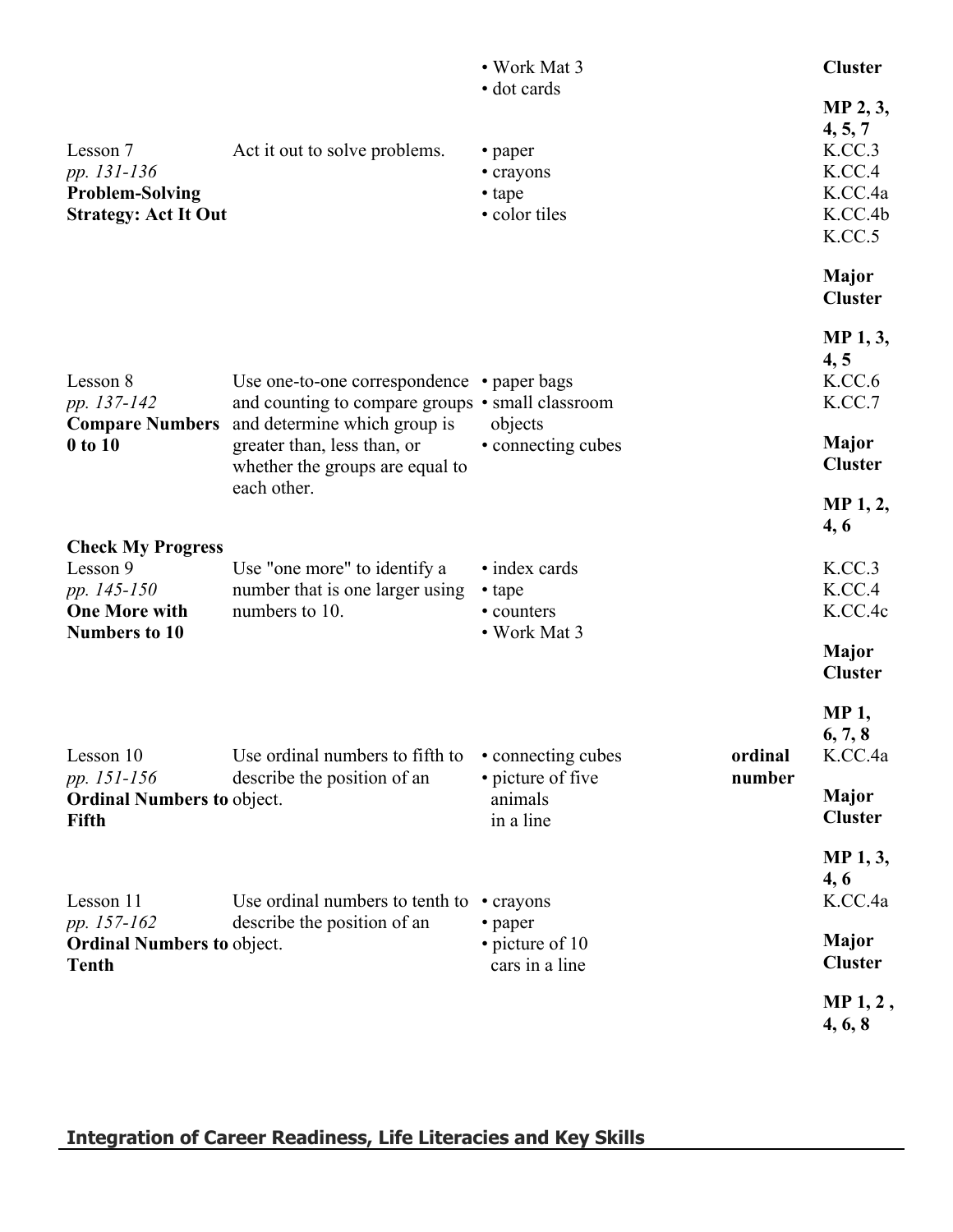| TECH.9.4.2.DC.4      | Compare information that should be kept private to information that might be made<br>public.                       |
|----------------------|--------------------------------------------------------------------------------------------------------------------|
| <b>TECH.9.4.2.CT</b> | Critical Thinking and Problem-solving                                                                              |
| TECH.9.4.2.DC.3      | Explain how to be safe online and follow safe practices when using the internet (e.g.,<br>8.1.2.NI.3, 8.1.2.NI.4). |
| TECH.9.4.2.CT.2      | Identify possible approaches and resources to execute a plan (e.g., 1.2.2.CR1b, 8.2.2.ED.3).                       |
| WRK.9.2.2.CAP.1      | Make a list of different types of jobs and describe the skills associated with each job.                           |
| TECH.9.4.2.CT.3      | Use a variety of types of thinking to solve problems (e.g., inductive, deductive).                                 |
| <b>WRK.9.2.2.CAP</b> | Career Awareness and Planning                                                                                      |

## **Technology and Design Integration**

Utilize programs on the IPad.

Use of Shutterfly Share Site.

Smartboard lessons and technology

CS.K-2.8.1.2.CS.3 Describe basic hardware and software problems using accurate terminology. Describing a problem is the first step toward finding a solution when computing systems do not work as expected.

| <b>Interdisciplinary Connections</b> |                                                                                                                                                                                                                          |  |
|--------------------------------------|--------------------------------------------------------------------------------------------------------------------------------------------------------------------------------------------------------------------------|--|
| LA.SL.K.1                            | Participate in collaborative conversations with diverse partners about kindergarten topics<br>and texts with peers and adults in small and larger groups.                                                                |  |
| LA.SL.K.2                            | Confirm understanding of a text read aloud or information presented orally or through<br>other media by asking and answering questions about key details and requesting<br>clarification if something is not understood. |  |
| $LA$ SL K 3                          | Ask and answer questions in order to seek help, get information, or clarify something that<br>is not understood.                                                                                                         |  |

#### **Differentiation**

Each chapter in My Math teacher manual contains differentiated instruction for Approaching level, On Level and Above level students.

#### **Modifications & Accommodations**

I&RS and 504 accommodations will be utilized in addition to the differentiated instruction in the Unit.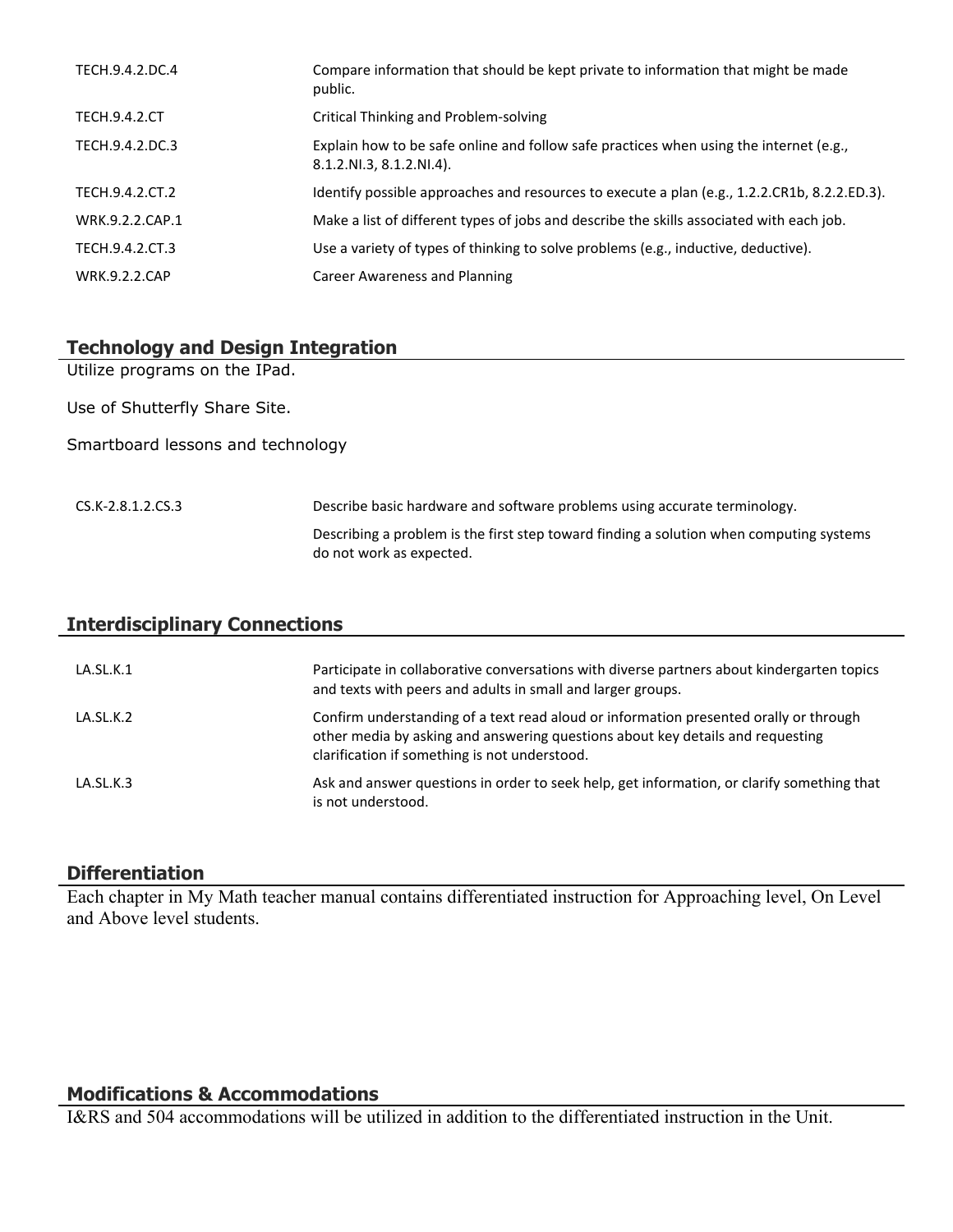# **Benchmark Assessments**

Check My Progress

# **Formative Assessments**

Teacher observation

Discussion

Worksheets

### **Summative Assessments**

Assessments for chapters located in My Math Unit.

#### **Instructional Materials**

See above

| <b>Standards</b> |                                                                                                                                                                                                 |
|------------------|-------------------------------------------------------------------------------------------------------------------------------------------------------------------------------------------------|
| MA.K.CC.A.3      | Write numbers from 0 to 20. Represent a number of objects with a written numeral 0-20<br>(with 0 representing a count of no objects).                                                           |
| MA.K.CC.B.4      | Understand the relationship between numbers and quantities; connect counting to<br>cardinality.                                                                                                 |
| MA.K.CC.B.4a     | When counting objects, say the number names in the standard order, pairing each object<br>with one and only one number name and each number name with one and only one<br>object.               |
| MA.K.CC.B.4b     | Understand that the last number name said tells the number of objects counted. The<br>number of objects is the same regardless of their arrangement or the order in which they<br>were counted. |